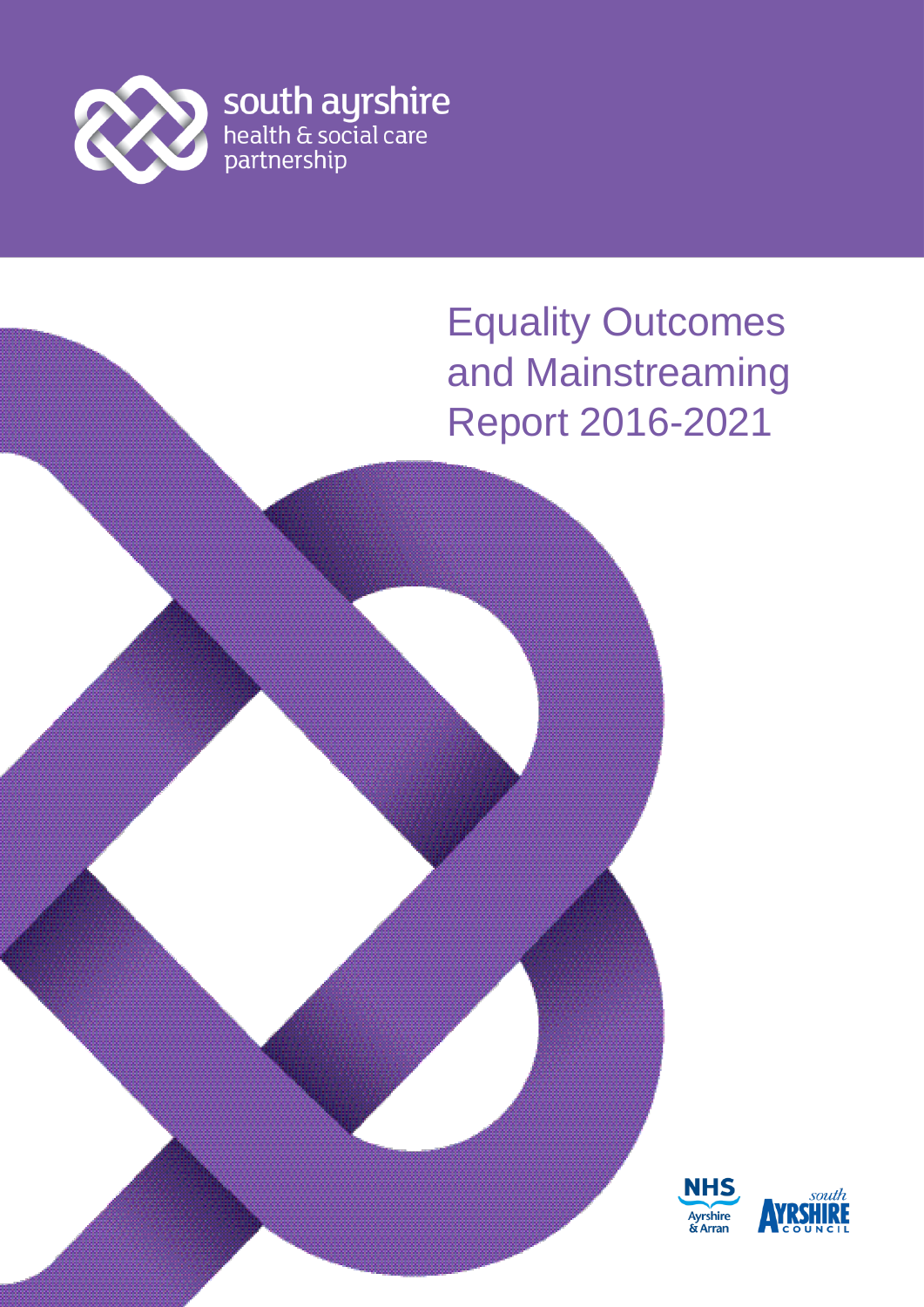

#### **1.0 Introduction**

Welcome to the first South Ayrshire Health and Social Care Partnership (SAHSCP) Equality Outcomes Report 2016-2021.

On 01 April 2015 the new arrangements for the integration of Health and Social Care came into effect. This happened as a result of the framework laid down by the Public Bodies (Joint Working) (Scotland) Act 2014. The Act replaced Community Health Partnerships with Health and Social Care Partnerships across Scotland and joined together adult health and social care budgets. The Integration Joint Board is a separate legal entity from both NHS Ayrshire and Arran and South Ayrshire Council and its key responsibilities are to:

- Prepare a [Strategic Plan](http://www.south-ayrshire.gov.uk/health-social-care-partnership/documents/south%20ayrshire%20health%20and%20social%20care%20partnership%20strategic%20plan%202016%20to%202019%20volume%201.pdf) for Integrated Functions that is in accordance with National and Local Outcomes and Integrated Principles.
- Allocate the Integrated Budget in accordance with the Strategic Plan.
- Oversee the delivery of services within the scope of the Partnership.

This report is the first Equality Outcomes report for SAHSCP and covers the period 15 September 2016 to 31 March 2021. It is produced in compliance with the Equality Act 2010, the Equality Act (Specific Duties) (Scotland) Regulations 2012 and the Equality Act 2010 (Specific Duties) (Scotland) Amendment Regulations 2015 and 2016. The report seeks to update on the SAHSCP Equality Outcomes 2016-2017 and integrate this with work to develop outcomes to 2021. This report also meets the requirements of the Equality and Human Rights Commission for Scotland and sets out what the SAHSCP wants to achieve in respect of the nine protected characteristics over the next four years. This nine protected characteristics as laid down in the Equality Act are:

- ❖ Age
- Disability (learning difficulties, mental health, physical and sensory)
- Gender re-assignment
- Marriage and Civil Partnership (restricted to elimination of unlawful discrimination in employment
- ❖ Pregnancy and Maternity
- ❖ Race
- ❖ Religion of Belief (including Non Belief)
- Sex (formerly known as gender)
- Sexual Orientation

The South Ayrshire Health and Social Care Partnership is fully committed to the content of this report and will continue to have meaningful engagement throughout the term to ensure that this report remains current and relevant to the people of South Ayrshire.

## **2.0 Background**

#### **Equality Act 2010**

The Equality Act came into force in October 2010 and replaced all previous equality legislation in Scotland. Since April 2011 public bodies in exercise of their functions are required to publish a set of equality outcomes and have reporting arrangements in place that can evidence how they: Eliminate unlawful discrimination, harassment and victimisation and other prohibited conduct;

Advance equality of opportunity between people who share a protected characteristic and those who do not; and

Foster good relations between people who share a protected characteristic and those who do not.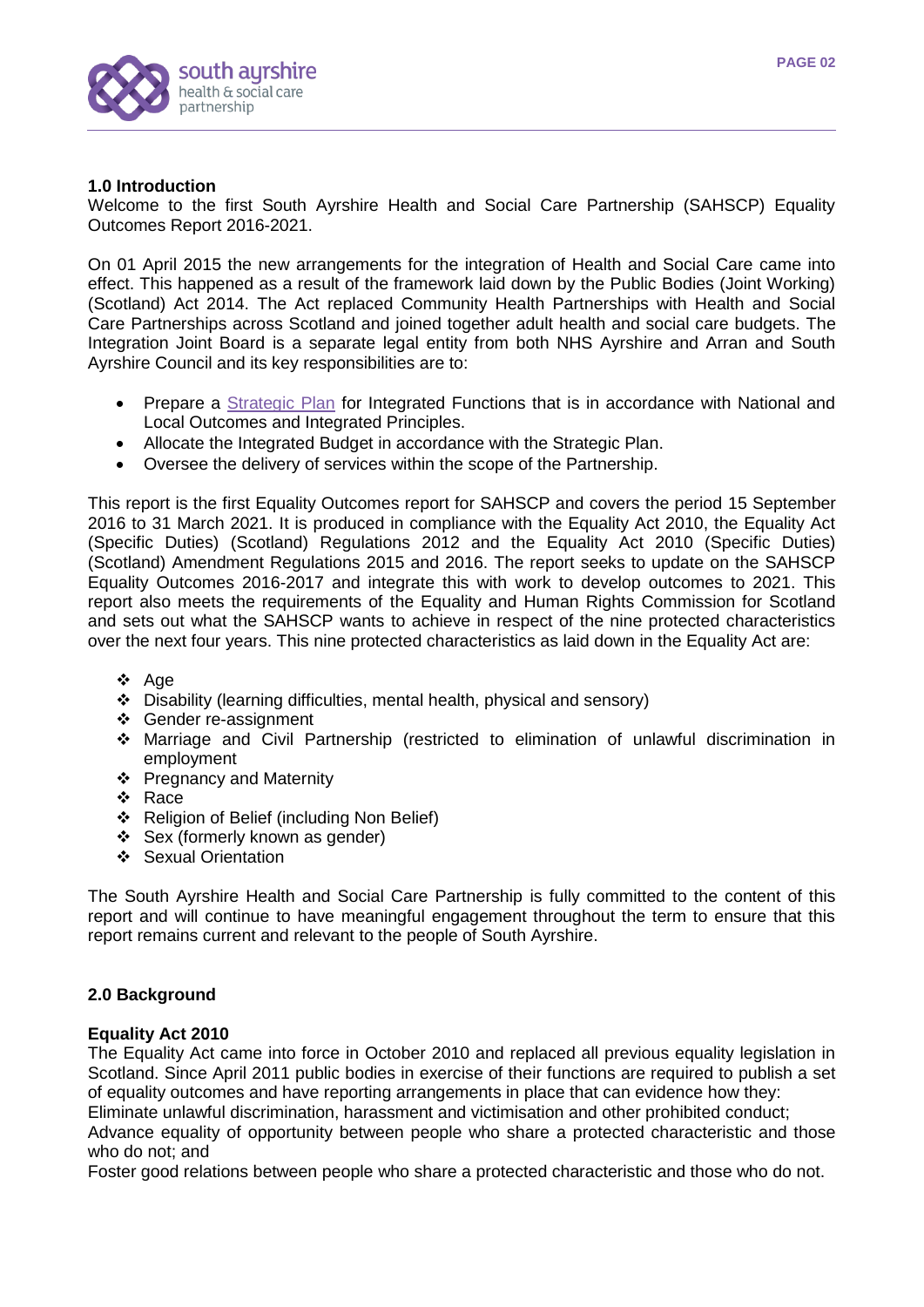



The Equality Act 2010 includes a requirement to publish employee information if an employer has 150 or more employees. However, as the Integration Joint Board (IJB) does not directly employ staff it is not required to meet the various employee reporting regulations that apply to other public bodies. The South Ayrshire Integrated Joint Board acknowledges its contribution in the recruitment, support and development of the workforce and has considered this in the development of its outcomes.

#### **Integration Joint Board**

The IJB came into effect on 01 April 2015 and comprises of four elected members of South Ayrshire Council and four non-executive/executive members of the NHS Board as voting members. Membership also includes a number of non voting members from other sectors and stakeholder groups, such as the Third Sector, Independent Sector, Patients and Service Users, Carers and Staff.

The IJB is committed to promoting equality, which means recognising that everyone has different needs and taking positive action to ensure that these are met through the statutory obligations placed upon the IJB

At its meeting on 20 April, 2016 the IJB was made aware of the equality duties and set out to meet its equality duties by creating its equality outcomes for 2016-2017. Following consultation, the outcomes were agreed and adopted at the IJB meeting on 15 September 2016. Part of this work also detailed the intention to work collaboratively with other public body partners across Ayrshire to explore a shared set of equality outcomes.

### **3.0 Ayrshire Equality Outcomes 2017-2021**

A number of organisations across Ayrshire deliver public services to local communities. In delivering services, these organisations must ensure that no person or group are discriminated against on the basis of any protected characteristics they may possess.

In Ayrshire, each public sector organisation, has a requirement to develop and publish a set of equality outcomes. Considering the often close working links between many of the public sector organisations, it was proposed that closer working around the development of equality outcomes should be undertaken. More importantly, as all organisations are delivering, or supporting the delivery of, services to the same communities, their experience could be improved if approaches were consistent and this could be driven through the development of joint equality outcomes. Therefore, a decision was taken that public sector organisations across Ayrshire could develop a shared set of equality outcomes whilst still maintaining individual accountability for their part. South Ayrshire Council already have in place a 10 year equality outcome plan, and have therefore not adopted the shared equality outcomes. However, over the next four years South Ayrshire Council will progress its Medium Term Equality Outcomes, which are broadly consistent with the shared outcomes, and support partnership working where appropriate.

On 13 June 2016, an event was held to consider the possibility of developing a set of shared equality outcomes. The event sought to elicit the benefits and risks of taking a joint approach to setting equality outcomes as well as the broad themes emerging for each of the organisations. Overall it was clear that there were more benefits than there were risks, coupled with the fact that a previous mapping exercise highlighted strong similarities in priorities and themes.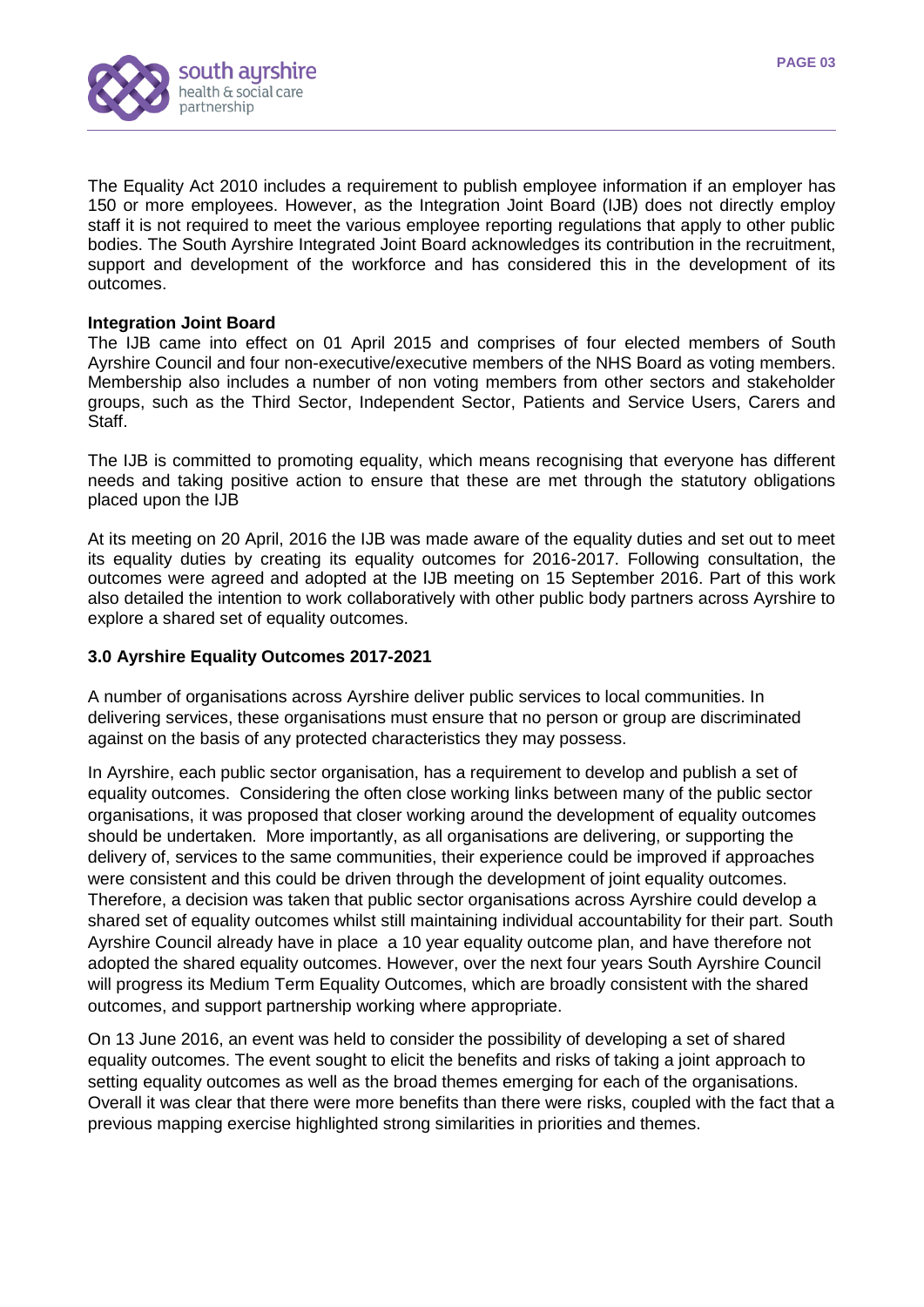

In a changed landscape, having so many different sets of equality outcomes represents a challenge in mainstreaming equalities. A shared set of equality outcomes between the Ayrshire public sector organisations would help facilitate the cultural shift required to mainstream equalities.

The outcome from the discussions and workshops was clear consensus for progressing the development and delivery of equality outcomes for April 2017 on a partnership basis. With regards to the need to show clear lines of accountability, it was agreed that this would be shown through the specific actions to be taken forward by each partner that would ultimately result in the overarching delivery of the outcomes. The public body partners who form part of this are:

- South Ayrshire Health and Social Care Partnership
- ❖ South Avrshire Council
- East Ayrshire Council
- East Ayrshire Health and Social Care Partnership
- ❖ North Ayrshire Council
- North Ayrshire Health and Social Care Partnership
- ❖ Ayrshire College
- Ayrshire Valuation Joint Board
- Community Justice Authority
- ❖ NHS Ayrshire and Arran

The SAHSCP would also like to acknowledge the contribution and support from Police Scotland during this process.

To this end, a core group of staff from the Partners established a working group to drive this forward and on 26 January 2017, the final set of Shared Ayrshire Equality Outcomes was finalised. Work has also incorporated a range of shared actions where the group felt joint effort would be productive and enable resources to be brought together for best effect.

## **4.0 Evidence review and Consultation**

As public bodies, the foundation of existing good practice on equalities, established and committed to through previous equality outcomes, allowed those participating to build upon and reinforce taking this agenda forward. Given this, it makes sense to ensure that equality outcomes are aligned explicitly with existing Scottish Government policy priorities, as well as evidence from local engagement, and integrated into current performance management systems.

This approach to implementation aims to provide coherence, minimise duplication and support the ongoing mainstreaming of equality into business across Ayrshire**.**

A joint approach was taken to the development of equality outcomes including:

 a desk-based research and evidence review, across community planning partners, that presented a baseline selection of the key facts and figures about groups that meet one or more of the protected characteristics. The review drew on the evidence collected from previous engagement and consultation exercises as well as the wider national policy context;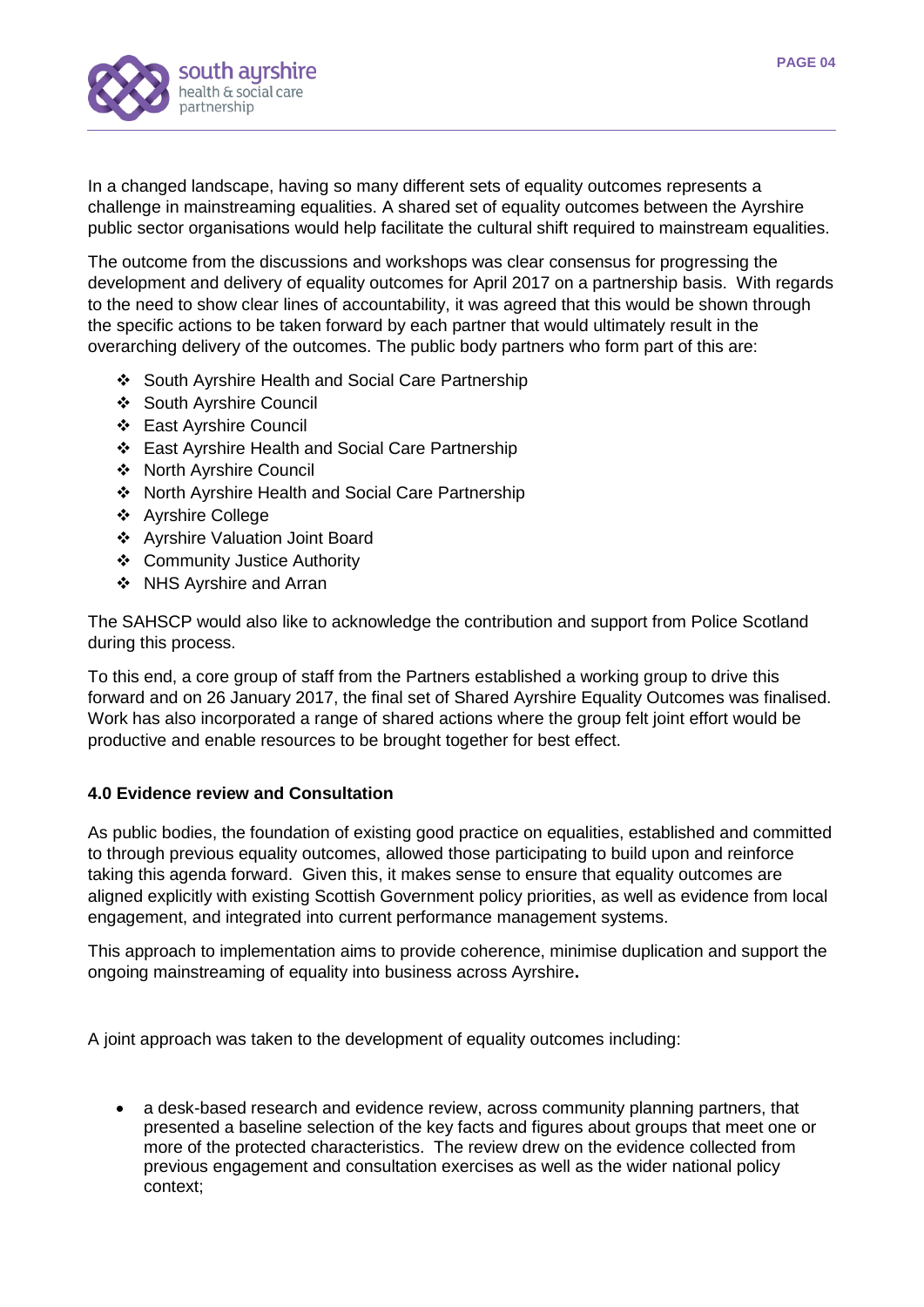

- an online survey monkey questionnaire seeking views from communities to build upon previous discussion and consultation with equality groups. As well as the online survey, this was mirrored through the use of paper based survey forms which were available at various locations across Ayrshire. This form of consultation elicited over 250 responses;
- a further desk-based exercise in collaboration with community planning partners to review and consider local comment, intelligence and evidence gathered from the consultation and engagement work was carried out to help shape the final outcomes and actions to deliver on these; and
- face to face discussion with equalities groups and individuals with protected characteristics. Some groups were not able or did not wish to be directly involved and asked that the notes of previous discussions be used to inform our work.

In this way our first set of equality outcomes were identified and agreed, and represent outcomes that can be achieved in the short to medium term and that, between the whole set, cover all of the protected characteristics.

The outcomes that have been agreed are:

#### **1. In Ayrshire people experience safe and inclusive communities.**

**2. In Ayrshire people have equal opportunities to access and shape our public services.**

#### **3. In Ayrshire people have opportunities to fulfil their potential throughout life.**

## **4. In Ayrshire public bodies will be inclusive and diverse employers.**

In working with these four outcomes, the Ayrshire partners were able to explore key actions that could be implemented on a collaborative approach. The South Ayrshire IJB would then be able to consider additional actions that would be specific to the HSCP. These actions are detailed within appendix 1 and contain both the shared actions across the Ayrshire Partners and the South Ayrshire specific actions

## **5.0 Supporting Mainstreaming**

In addition to the work undertaken the SAHSCP has taken additional steps in South Ayrshire to support the mainstreaming of equalities. All senior staff involved in the production and implementation of strategies and policies have recently participated in Equality Impact Assessment training. This is to ensure that a robust approach to this duty is in place and to improve the quality of assessments.

In recognition of the fact that South Ayrshire has a growing diversity, the Partnership is engaged in a programme of developing models of collaborative working between mainstream and race equality sectors for a more inclusive approach to health and social care implementation. This is funded by the Scottish Government and supported by the Council of Ethnic Minority Sector Organisations Scotland.

It is also important to note that many of the actions to achieve outcomes are also prevalent within the work undertaken in the Health and Social Care Partnership Strategic Plan.